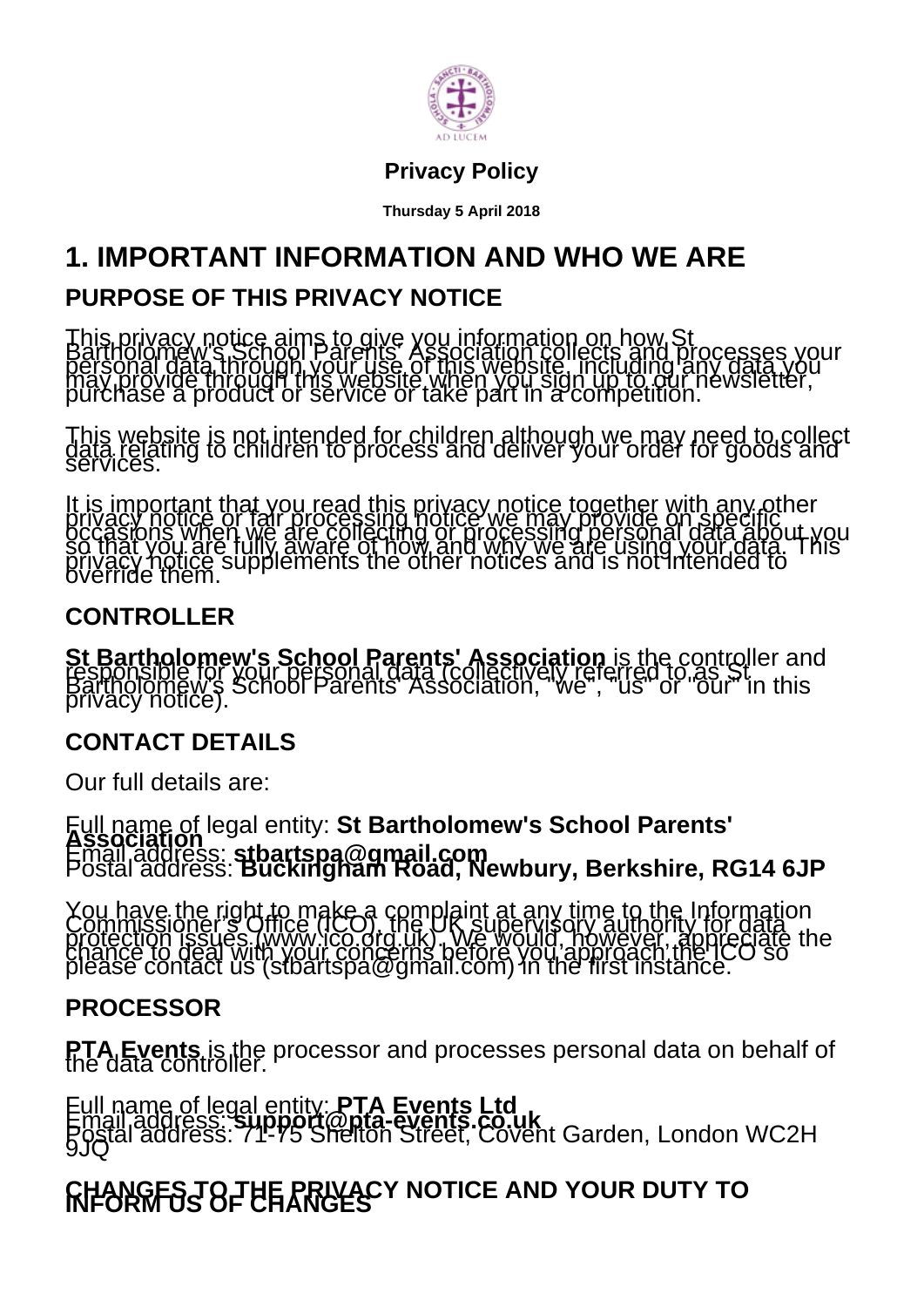This vers[ion w](/stbartspa/index.cfm?event=privacy&viewPreviousPrivacyPolicy=true)as last updated on 5 April 2018 and historic versions are archived [here](/stbartspa/index.cfm?event=privacy&viewPreviousPrivacyPolicy=true).

It is important that the personal data we hold about you is accurate and current. Please keep us informed if your personal data changes during your relationship with us.

### **THIRD-PARTY LINKS**

This website may include links to third-party websites, plug-ins and<br>applications. Clicking on those links or enabling those comections may<br>allow third parties to collect or share data about you. We do not control<br>these th

## **2. THE DATA WE COLLECT ABOUT YOU**

Personal data, or personal information, means any information about an<br>individual from which that person can be identified. It does not include<br>data where the identity has been removed (anonymous data).

We may collect, use, store and transfer different kinds of personal data about you which we have grouped together as follows:

- 
- 
- 
- Identity Data includes first name, last name, email address or<br>Confact Data includes billing address, delivery address, email<br>Confact Data includes billing address, delivery address, email<br>Financial Data which will only in
- 
- 
- 
- 

We also collect, use and share **Aggregated Data** such as statistical or<br>demographic data for any purpose Aggregated Data may be derived<br>from your personal data but is not considered personal data in law as<br>this data does n

We do not collect any **Special Categories of Personal Data** about you<br>(this includes details about your race or ethnicity, religious of about you<br>philosophical beliefs, sex life, sexual orientation, political opinions, tra

#### **IF YOU FAIL TO PROVIDE PERSONAL DATA**

Where we need to collect personal data by law, or under the terms of a<br>contract we have with you and you fail to provide that data when<br>requested, we may not be able to perform the contract we have or are trying to enter into with you (for example, to provide you with goods or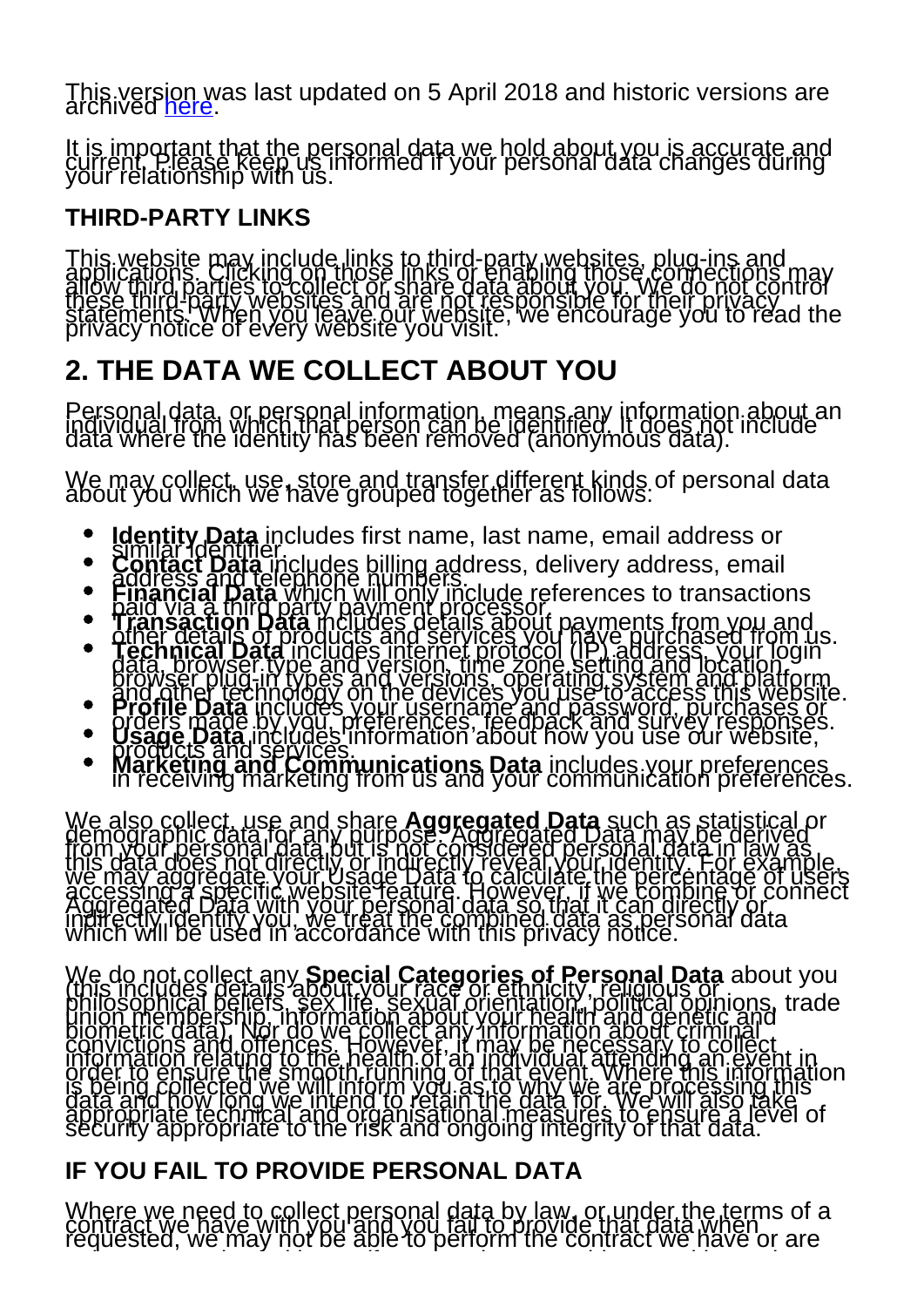requested, we may not be able to perform the contract we have or are trying to enter into with you (for example, to provide you with goods or<br>services). In this case, we may have to cancel a product or service you<br>have with us but we will notify you if this is the case at the time.

# **3. HOW IS YOUR PERSONAL DATA COLLECTED?**

We use different methods to collect data from and about you including<br>through:

- **Direct interactions**. You may give us your Identity and Contact<br>Data by filling in forms or by corresponding with us by post, phone<br>email or otherwise. This includes personal data you provide when
	-
	-
	-
- by for our products or services;<br>apply for our products or services;<br>apply for our newsletter;<br>and account on our website;<br>all subscribe to our newsletter;<br>and the series of to you;<br>all subscribe to our newsletter;<br>and one
- 

Technical Data from the following parties: (a) analytics providers such as Google based outside the EU;

Contact and Transaction Data from providers of payment services<br>Such as Stripe based outside the EU. (They do hased outside the EU<br>and GoCardless based inside the EU. (They do hort provide financial<br>information to but inst

# **4. HOW WE USE YOUR PERSONAL DATA**

We will only use your personal data when the law allows us to. Most commonly, we will use your personal data in the following circumstances:

- 
- Where we need to perform the contract we are about to enter into or<br>have entered into with you, legitimate interests (or those of a third<br>party) and your interests and fundamental rights do not override<br>those interests
- 

See below to find out more about the types of lawful basis that we will rely on to process your personal data.

Generally we do not rely on consent as a legal basis for processing your<br>personal data other than in relation to sending third party direct<br>marketing communications to you via email. You have the right to<br>withdraw consent

#### **PURPOSES FOR WHICH WE WILL USE YOUR PERSONAL DATA**

We have set out below, in a table format, a description of all the ways<br>we plan to use your personal data, and which of the legal bases we rely<br>on to do so. We have also identified what our legitimate interests are

Note that we may process your personal data for more than one lawful<br>ground depending on the specific purpose for which we are using your<br>the specific legal ground we are relying on to process your personal data<br>where more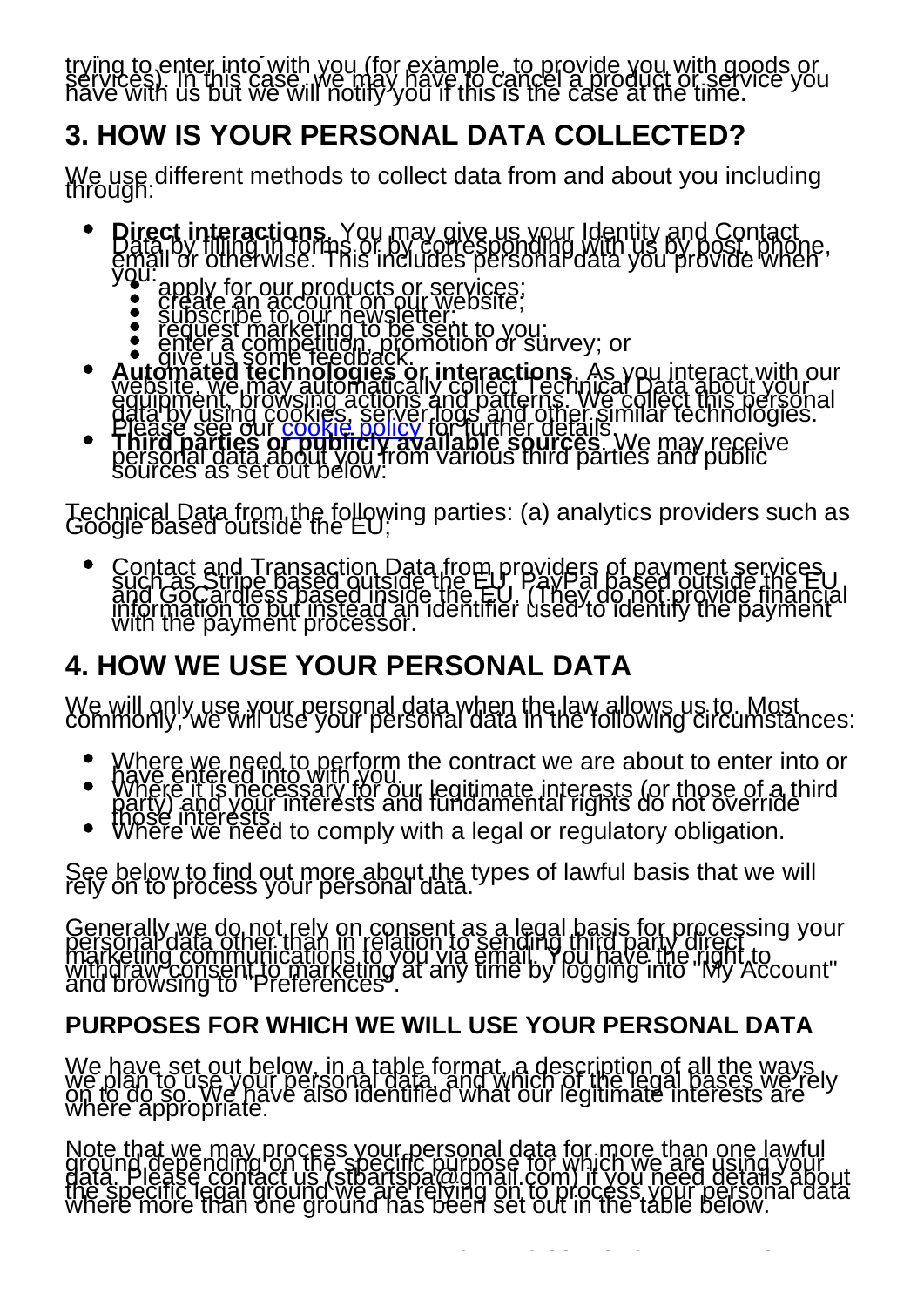**Purpose/Activity Type of data Lawful basis for processing including basis of legitimate interest**

| To register you as a new customer                                                                                                                                           | (d) lueritity                                          |                                                                                                                                                                                                                                       |
|-----------------------------------------------------------------------------------------------------------------------------------------------------------------------------|--------------------------------------------------------|---------------------------------------------------------------------------------------------------------------------------------------------------------------------------------------------------------------------------------------|
|                                                                                                                                                                             | (b) Contact<br>(a) Identity                            | Performance of a contract with you                                                                                                                                                                                                    |
|                                                                                                                                                                             | (b) Contact                                            |                                                                                                                                                                                                                                       |
| To process and deliver your order including:<br>(a) Manage payments, fees and charges                                                                                       | (c) Financial                                          | (a) Performance of a contract with you                                                                                                                                                                                                |
|                                                                                                                                                                             | (d) Transaction                                        | (b) Necessary for our legitimate interests (to recover debts due to<br>us)                                                                                                                                                            |
| (b) Collect and recover money owed to us                                                                                                                                    | (e) Marketing<br>and<br>Communications<br>(a) Identity |                                                                                                                                                                                                                                       |
| To manage our relationship with you which will<br>include:                                                                                                                  | (b) Contact                                            | (a) Performance of a contract with you                                                                                                                                                                                                |
| (a) Notifying you about changes to our terms or<br>privacy policy                                                                                                           | (c) Profile                                            | (b) Necessary to comply with a legal obligation                                                                                                                                                                                       |
| (b) Asking you to leave a review or take a survey                                                                                                                           | (d) Marketing<br>and<br>Communications<br>(a) Identity | (c) Necessary for our legitimate interests (to keep our records<br>updated and to study how customers use our products/services)                                                                                                      |
|                                                                                                                                                                             | (b) Contact                                            |                                                                                                                                                                                                                                       |
| To enable you to partake in a prize draw, competition<br>or complete a survey                                                                                               | (c) Profile                                            | (a) Performance of a contract with you<br>(b) Necessary for our legitimate interests (to study how<br>customers use our products/services, to develop them and grow<br>our PTA)                                                       |
|                                                                                                                                                                             | (d) Usage                                              |                                                                                                                                                                                                                                       |
|                                                                                                                                                                             | (e) Marketing<br>and<br>Communications                 |                                                                                                                                                                                                                                       |
| To administer and protect our PTA and this website<br>(including troubleshooting, data analysis, testing,<br>system maintenance, support, reporting and hosting<br>of data) | (a) Identity                                           | (a) Necessary for our legitimate interests (for running our PTA,<br>provision of administration and IT services, network security, to<br>prevent fraud and in the context of a PTA reorganisation or group<br>restructuring exercise) |
|                                                                                                                                                                             | (b) Contact                                            |                                                                                                                                                                                                                                       |
|                                                                                                                                                                             | (c) Technical                                          | (b) Necessary to comply with a legal obligation                                                                                                                                                                                       |
|                                                                                                                                                                             | (a) Identity                                           |                                                                                                                                                                                                                                       |
|                                                                                                                                                                             | (b) Contact                                            |                                                                                                                                                                                                                                       |
| To deliver relevant website content and<br>advertisements to you and measure or understand<br>the effectiveness of the advertising we serve to you                          | (c) Profile                                            | Necessary for our legitimate interests (to study how customers<br>use our products/services, to develop them, to grow our PTA and<br>to inform our marketing strategy)                                                                |
|                                                                                                                                                                             | (d) Usage                                              |                                                                                                                                                                                                                                       |
|                                                                                                                                                                             | (e) Marketing<br>and<br>Communications                 |                                                                                                                                                                                                                                       |
|                                                                                                                                                                             | (f) Technical                                          |                                                                                                                                                                                                                                       |
| To use data analytics to improve our website,<br>products/services, marketing, customer relationships<br>and experiences                                                    | (a) Technical                                          | Necessary for our legitimate interests (to define types of<br>customers for our products and services, to keep our website<br>updated and relevant, to develop our PTA and to inform our<br>marketing strategy)                       |
|                                                                                                                                                                             | (b) Usage                                              |                                                                                                                                                                                                                                       |
|                                                                                                                                                                             | (a) Identity                                           |                                                                                                                                                                                                                                       |
|                                                                                                                                                                             | (b) Contact                                            |                                                                                                                                                                                                                                       |
| To make suggestions and recommendations to you<br>about goods or services that may be of interest to you                                                                    | (c) Technical                                          | Necessary for our legitimate interests (to develop our products<br>/services and grow our PTA)                                                                                                                                        |
|                                                                                                                                                                             | (d) Usage                                              |                                                                                                                                                                                                                                       |
|                                                                                                                                                                             | (e) Profile                                            |                                                                                                                                                                                                                                       |

 $(n)$  Identity

#### **PROCESSING YOUR PAYMENT**

When you place an order on our website or App you will need to make<br>payment for the goods or services you have ordered. In order to process<br>your payment we use Stripe, a third party payment processor.

As well as information required to process your payment, the Stripe<br>Software Development Kit we use for the App currently sends your<br>telephone number and information about the installed application.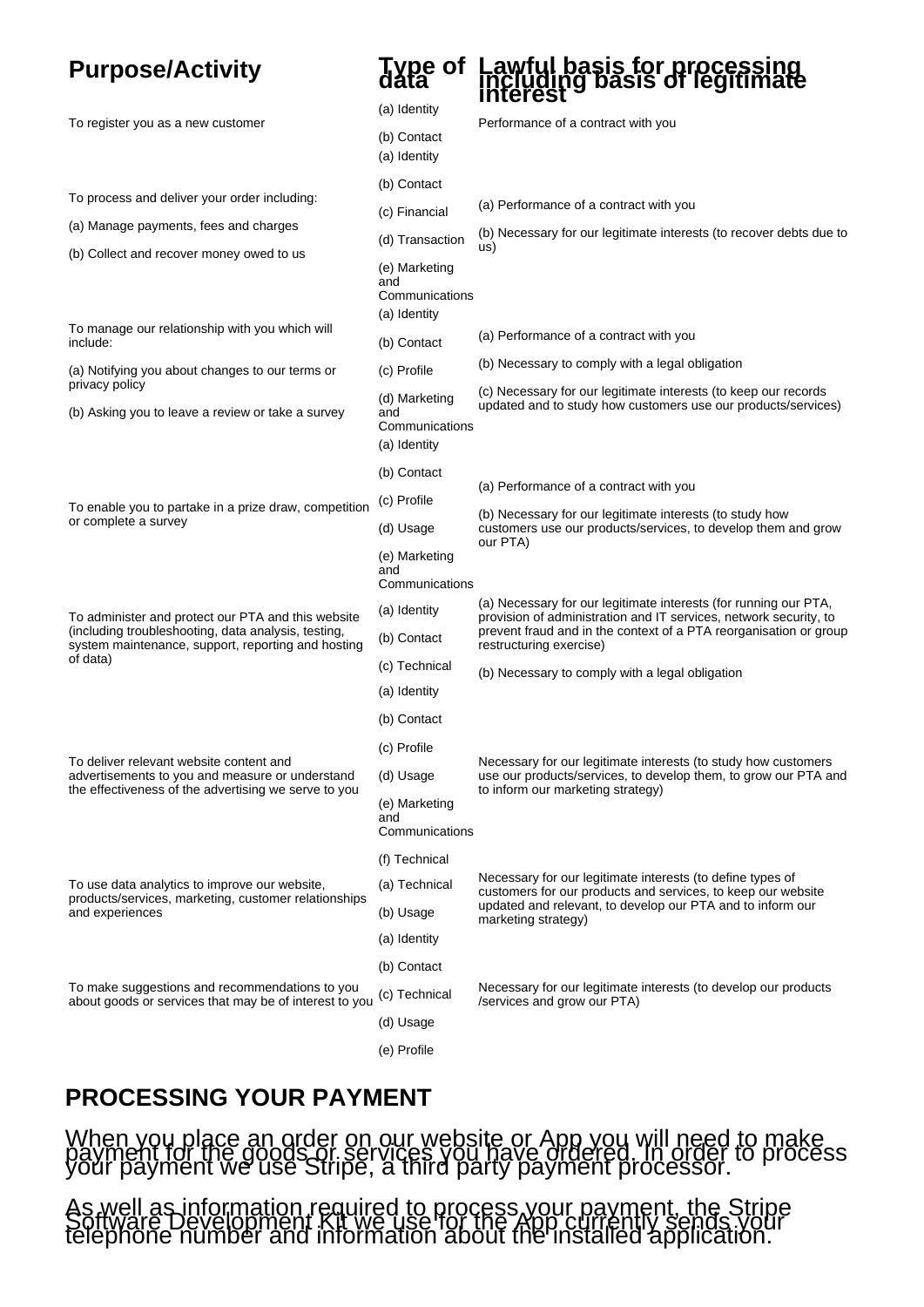Your payment will be processed by Stripe, who collect, use and process<br>your information, including payment information, in accordance with their<br>privacy policies.

You can access their privacy policy via the following link: [https://stripe.](https://stripe.com/gb/privacy)<br>[com/gb/privacy](https://stripe.com/gb/privacy)

#### **Transfer and storage of your information**

Stripe's services in Europe are provided by a Stripe affiliate - Stripe<br>Payments Europe Limited ("Stripe payments Europe") — an entity<br>Incated in Ireland. In providing Stripe, in the US.<br>Transfers personal data to Stripe,

For further information about the safeguards used when your information<br>is transferred outside the European Economic Area, section of<br>this privacy policy below entitled INTERNATIONAL TRANSFERS.

#### **MARKETING**

We strive to provide you with choices regarding certain personal data<br>uses, particularly around marketing and advertising. We have<br>decisions about your personal data use:

#### **PROMOTIONAL OFFERS FROM US**

We may use your Identity. Contact, Technical, Usage and Profile Data to<br>form a view on what we think you may want or heed, or what may be of<br>interest nay be relevant for you (we call this marketing).

You will receive marketing communications from us if you have,<br>requested information from us or purchased goods or services from us<br>or if you provided us with your details when you entered a competition or<br>receiving that m

#### **THIRD-PARTY MARKETING**

We do not currently share your information with any other third parties<br>for marketing. If we decide to share your information with third parties<br>then we will get your express opt-in consent perfore we share your<br>personal d

#### **OPTING OUT**

You can ask us stop sending you marketing messages at any time by<br>logging into the website, browsing to "My Account" > "Preferences" and<br>checking or unchecking relevant boxes to adjust your marketing<br>preferences or by foll

Where you opt out of receiving these marketing messages, this will not apply to personal data provided to us as a result of a product / service purchase or other transactions.

#### **COOKIES**

You can set your browser to refuse all or some browser cookies, or to<br>alert you when websites set or access cookies. If you disable or refuse<br>cookies, please not function pro[perly. For mor](/stbartspa/index.cfm?event=cookie-policy)e information about the<br>cookies we

#### **CHANGE OF PURPOSE**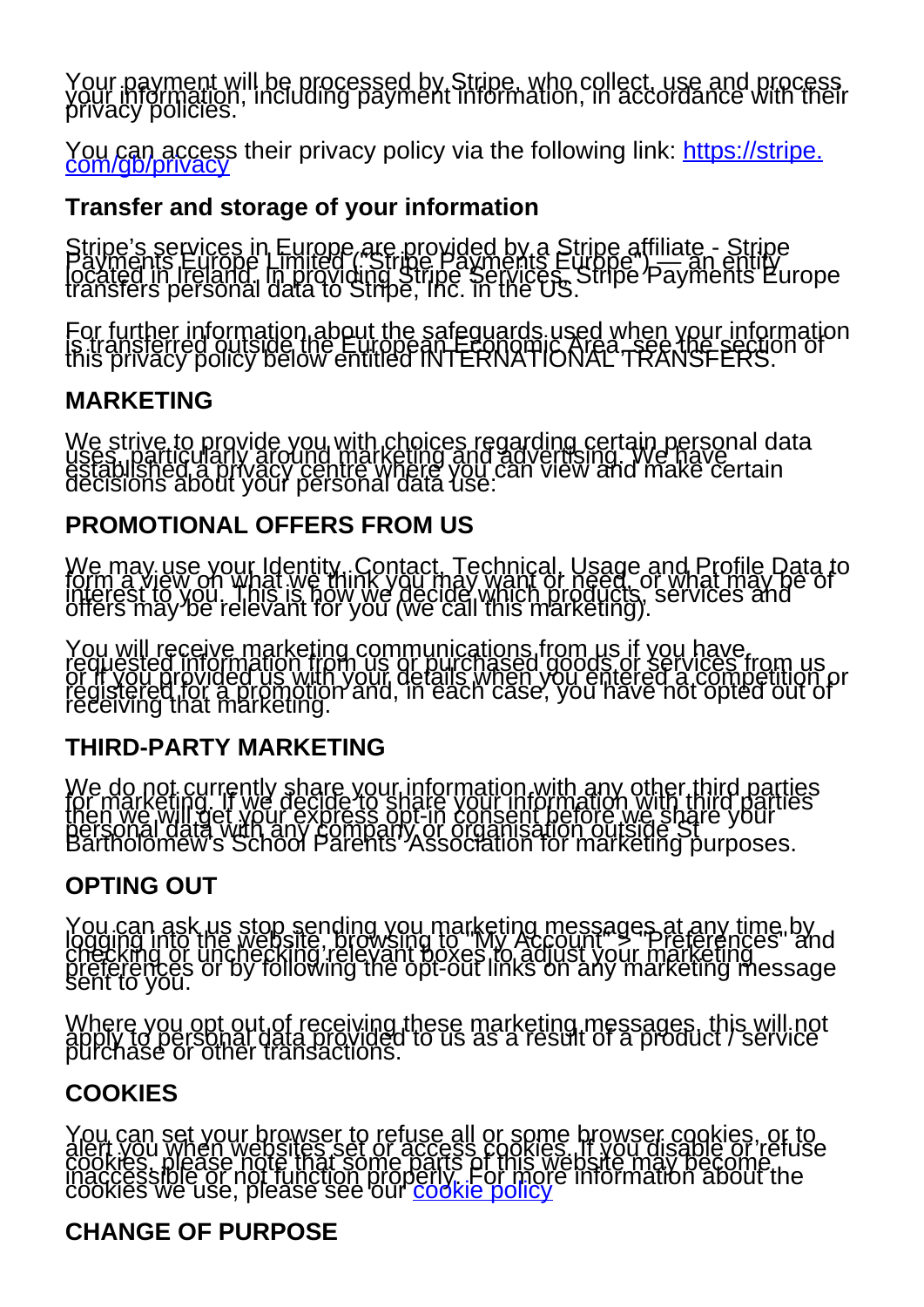We will only use your personal data for the purposes for which we,<br>collected it, unless we reasonably consider that we need to use it for<br>another reason and that reason is compatible with the original purpose.<br>If you wish

If we need to use your personal data for an unrelated purpose, we will notify you and we will explain the legal basis which allows us to do so.

Please note that we may process your personal data without your<br>knowledge or consent, in compliance with the above rules, where this is<br>required or permitted by law.

# **5. DISCLOSURES OF YOUR PERSONAL DATA**

We may have to share your personal data with the parties set out below for the purposes set out in the table in paragraph 4 above.

- $\ddot{\bullet}$
- 
- Internal Third Parties as set out in the Glossary.<br>External Third Parties as set out in the Glossary.<br>Specific third parties including Mailoun who are base[d in the](http://www.getqflow.com/) United<br>States and used for sending a[nd tracki](https://www.mailgun.com/)ng emails and

We require all third parties to respect the security of your personal data<br>and to treat it in accordance with the law. We do not allow our third-party<br>service providers to use your personal data for their own purposes and<br>

# **6. INTERNATIONAL TRANSFERS**

Many of our external third parties are based outside the European.<br>Economic Area (EEA) so their processing of your personal data will<br>involve a transfer of data outside the EEA.

Whenever we transfer your personal data out of the EEA, we ensure a similar degree of protection is afforded to it by ensuring at least one of the following safeguards is implemented:

- 
- 
- We will only transfer your [personal d](https://ec.europa.eu/info/law/law-topic/data-protection/data-transfers-outside-eu/adequacy-protection-personal-data-non-eu-countries_en)ata to countries that have been<br>deemed to provide am adequate level of profection for personal data<br>Commission: Adequacy of the protection of personal data<br>Commission: Adequacy of the p

Please contact us (stbartspa@gmail.com) if you want further information on the specific mechanism used by us when transferring your personal data out of the EEA.

# **7. DATA SECURITY**

We have put in place appropriate security measures to prevent your<br>personal data from being accidentally lost, used or accessed in an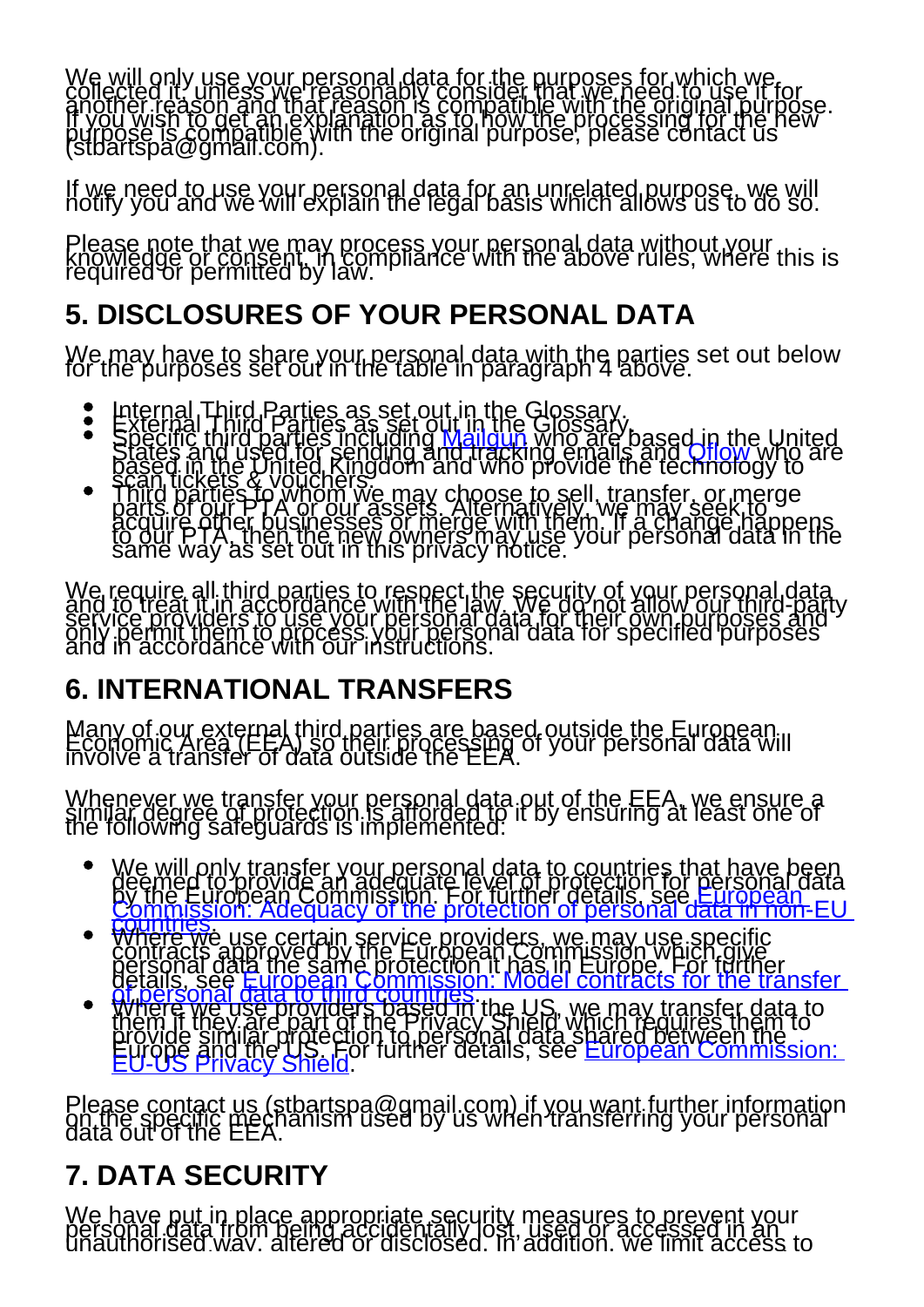your personal data to those employees, agents, contractors and other<br>third parties who have a business need to know. They will only proces<br>your personal data on our instructions and they are subject to a duty

We have put in place procedures to deal with any suspected personal data breach and will notify you and any applicable regulator of a breach where we are legally required to do so.

# **8. DATA RETENTION**

#### **HOW LONG WILL YOU USE MY PERSONAL DATA FOR?**

We will only retain your personal data for as long as necessary to fulfil<br>the purposes we collected it for, including for the purposes of satisfying<br>any legal, accounting, or reporting requirements.

To determine the appropriate retention period for personal data, we<br>consider the amount, nature, and sensitivity of the personal data, the<br>potential risk of harm from unauthorised use or disclosure of your<br>personal data, t

In some circumstances you can ask us to delete your data: **see Request erasure** below for further information.

In some circumstances we may anonymise your personal data (so that it<br>can no longer be associated with you) for research or statistical<br>further notice to you.

# **9. YOUR LEGAL RIGHTS**

Under certain circumstances, you have rights under data protection laws<br>in relation to your personal data. Please click on the links below to find<br>out more about these rights:

- 
- 
- Bequest access to your personal data.<br>Request correction of your personal data.<br>Request erasure of your personal data.<br>Depect to processing of your personal data.<br>Request transfer of your personal data.<br>Right to withdraw c  $\begin{array}{c} \bullet \\ \bullet \\ \bullet \\ \bullet \end{array}$
- 

If you wish to exercise any of the rights set out above, please contact us (stbartspa@gmail.com).

#### **NO FEE USUALLY REQUIRED**

You will not have to pay a fee to access your personal data (or to<br>exercise any of the other rights). However, we may charge a reasonable<br>fee if your request is clearly unrounded, repetitive or excessive.<br>Alternatively, we

#### **WHAT WE MAY NEED FROM YOU**

We may need to request specific information from you to help us confirm<br>your identity and ensure your right to access your personal data (or to<br>exercise any of your other rights). This is a security measure to ensure<br>that

#### **TIME LIMIT TO RESPOND**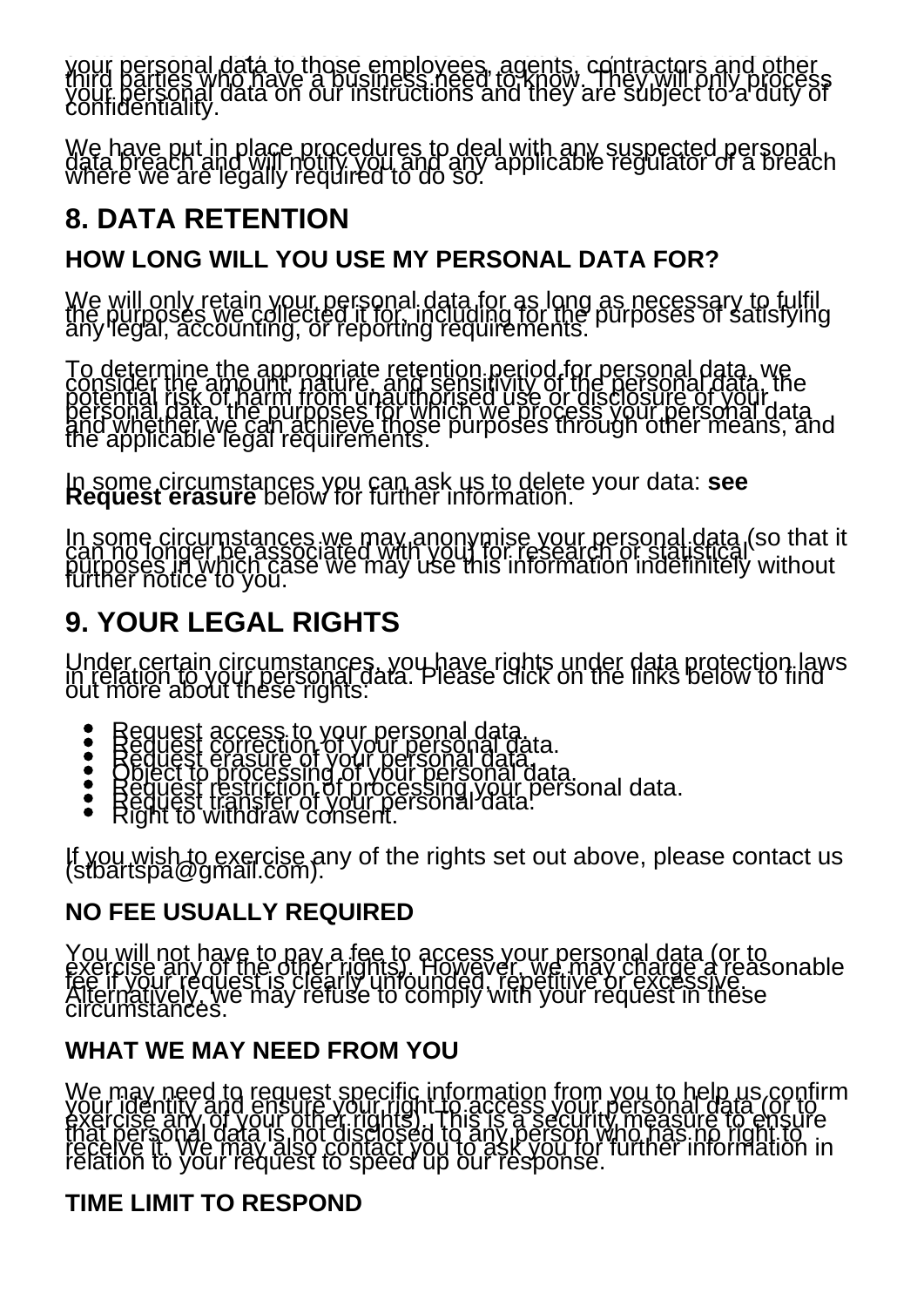# We try to respond to all legitimate requests within one month.<br>Occasionally it may take us longer than a month if your request is<br>particularly complex or you have made a number of requests. In this

# **10. GLOSSARY**

### **LAWFUL BASIS**

Legitimate Interest means the interest of our PTA in conducting and<br>managing our organisation to enable us to give you in e pest serie we<br>product and the best and most secure experience, We make sure we<br>consider and balanc

**Performance of Contract** means processing your data where it is necessary for the performance of a contract to which you are a party or to take steps at your request before entering into such a contract.

**Comply with a legal or regulatory obligation** means processing your<br>personal data where it is necessary for compliance with a legal or<br>regulatory obligation that we are subject to.

#### **THIRD PARTIES**

#### **INTERNAL THIRD PARTIES**

Other companies in the St Bartholomew's School Parents' Association<br>Group acting as joint controllers or processors and who are based in the<br>United Kingdom and provide IT and system administration services and<br>undertake le

#### **EXTERNAL THIRD PARTIES**

- 
- 
- Service providers acting as processors based in the United<br>Kingdom and United States of America who provide Unand system<br>administration services acting as processors including lawyers,<br>professional advisers acting as proce

#### **YOUR LEGAL RIGHTS**

You have the right to:

**Request access** to your personal data (commonly known as a "data subject access request"). This enables you to receive a copy of the processing it.<br>personal data we hold about you and to check that we are lawfully process

Request correction of the personal data that we hold about you. This<br>enables you to have any incomplete or inaccurate data we hold about<br>you corrected, though we may need to verify the accuracy of the new<br>data you provide

**Request erasure** of your personal data. This enables you to ask us to delete or remove personal data where there is no good reason for us<br>continuing to process it. You also have the right to ask us to delete or remove your personal data where you have successfully exercised your